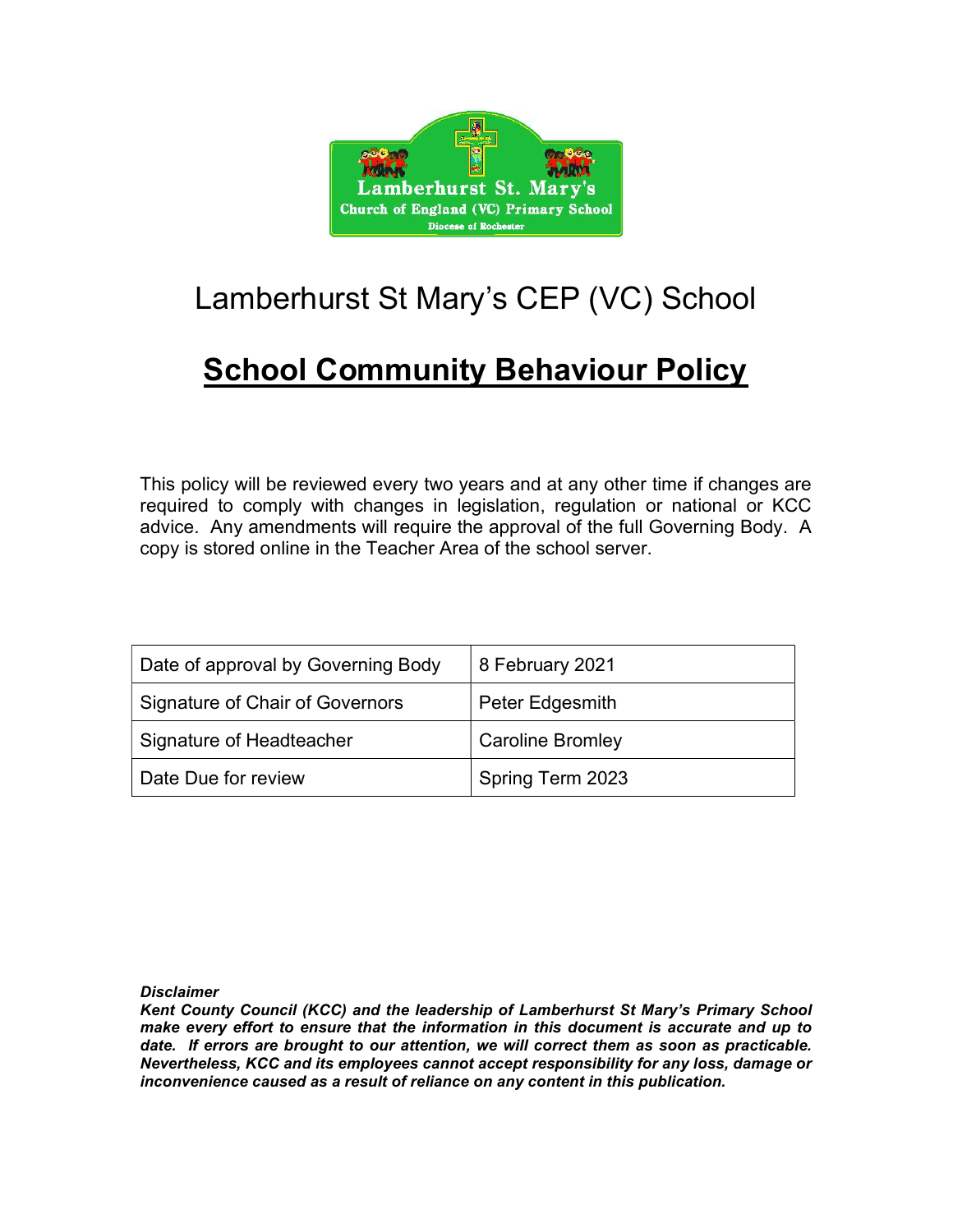## Behaviour and Discipline

## 1. Ethos

At Lamberhurst St Mary's we have high expectations for behaviour and respect for each other. We believe that staff, governors, parents and children are entitled to a safe and happy environment in which to work. Behaviour that causes harassment, alarm or distress is contrary to our values.

We believe for the need to have a consistent approach to the way we respond to behaviour throughout the school. Sanctions and discipline should occur in the context of mutual rights, fair rules and responsibilities.

## 2. Pupil Behaviour

We acknowledge rewards as having a motivational role helping children to see that good behaviour is valued. Sanctions register the disapproval of unacceptable behaviour to protect the security and stability of the school community. In an environment where respect is central, loss of respect, or disapproval, is a powerful punishment.

Whole school policy means that the whole school community is involved and aware of everyone's rules, rights and responsibilities.

#### TEACHERS HAVE A RIGHT TO TEACH, PUPILS HAVE A RIGHT TO LEARN, AND EVERYONE HAS THE RIGHT TO FEEL SAFE AND SECURE

#### DISCIPLINE IS NOT CONTROL BUT DIRECTION, LEADERSHIP AND GUIDANCE

We work with our children and parents to make it clear that self control and respect for the rights of each person in the school community are our aims.

We give high priority to clear communication within the school and to a positive partnership with parents as crucial in promoting and maintaining high standards of behaviour in children and adults.

Where the behaviour of a child is giving cause for concern it is important that all those working with the child in school are aware of those concerns, and of the steps which are being taken in response. Early warning of concerns may also be communicated to the SENDCo or another member of the senior leadership team so that strategies can be discussed and agreed.

We value our positive partnership with parents which is crucial to building trust and developing a common approach to behaviour expectations and strategies for dealing with problems. Parental participation in many aspects of school life is encouraged. This participation assists the development of positive relationships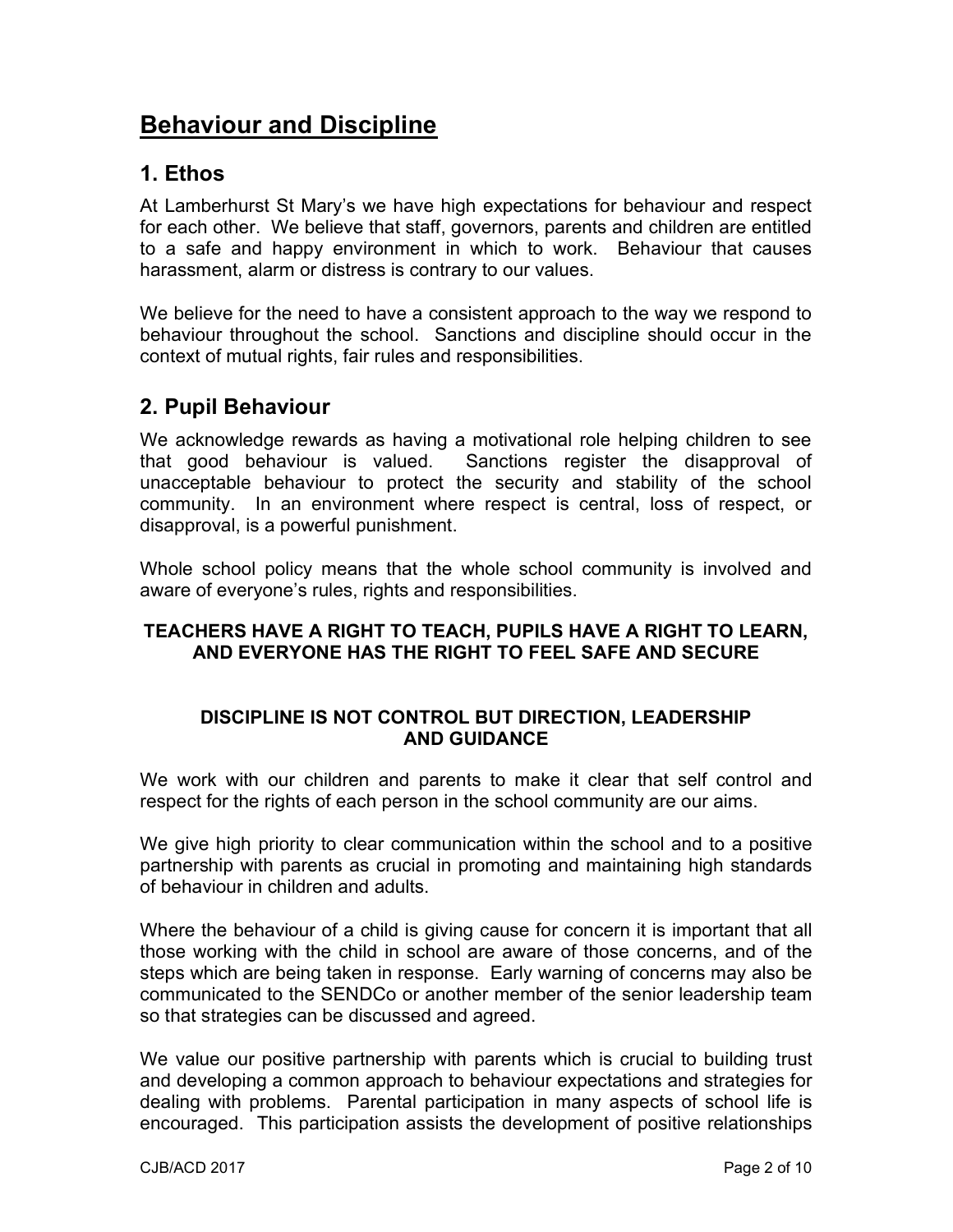and facilitates parental support in dealing with difficult issues of unacceptable behaviour.

Where behaviour is causing concern parents will be informed at an early stage, and given an opportunity to discuss the situation with the class teacher. Parental support may be sought in devising a plan of action, and possible sanctions, including action which can be taken at home.

For the most part any action taken at home can be kept to a discussion of parental disapproval and further sanctions at home are not expected by the school, unless parents deem it appropriate. Sanctions, particularly for younger children are best applied quickly and at the time of any incident in school.

## 3. Aims

- To promote our Christian ethos and encourage a spiritual and moral awareness of the world in which we live.
- To respect and promote those values which make us good British citizens.
- To help everyone in our community to maintain a dependable, predictable and safe environment.
- To expect high standards of behaviour which facilitate learning.
- To develop a respect for self and for others leading to personal accountability.
- To enable rational conflict resolution.
- To develop a respect for the direction, leadership and guidance of responsible adults at home, at school and in the community.

## 4. Rationale

In the context of safety and mutual rights & responsibilities, a series of classroom rules is discussed at the beginning of every school year. These rules are displayed in each classroom for all to see. Rules are phrased in a positive way stating the required behaviour as opposed to stating the unacceptable behaviour.

Playground rules are also discussed and regularly reviewed.

Children have the opportunity to discuss:

- Their rights and responsibilities and those of others.
- Rules which are needed and expected to be followed in order that everyone is able to enjoy these rights.
- Understanding and following non-negotiable rules which keep them safe.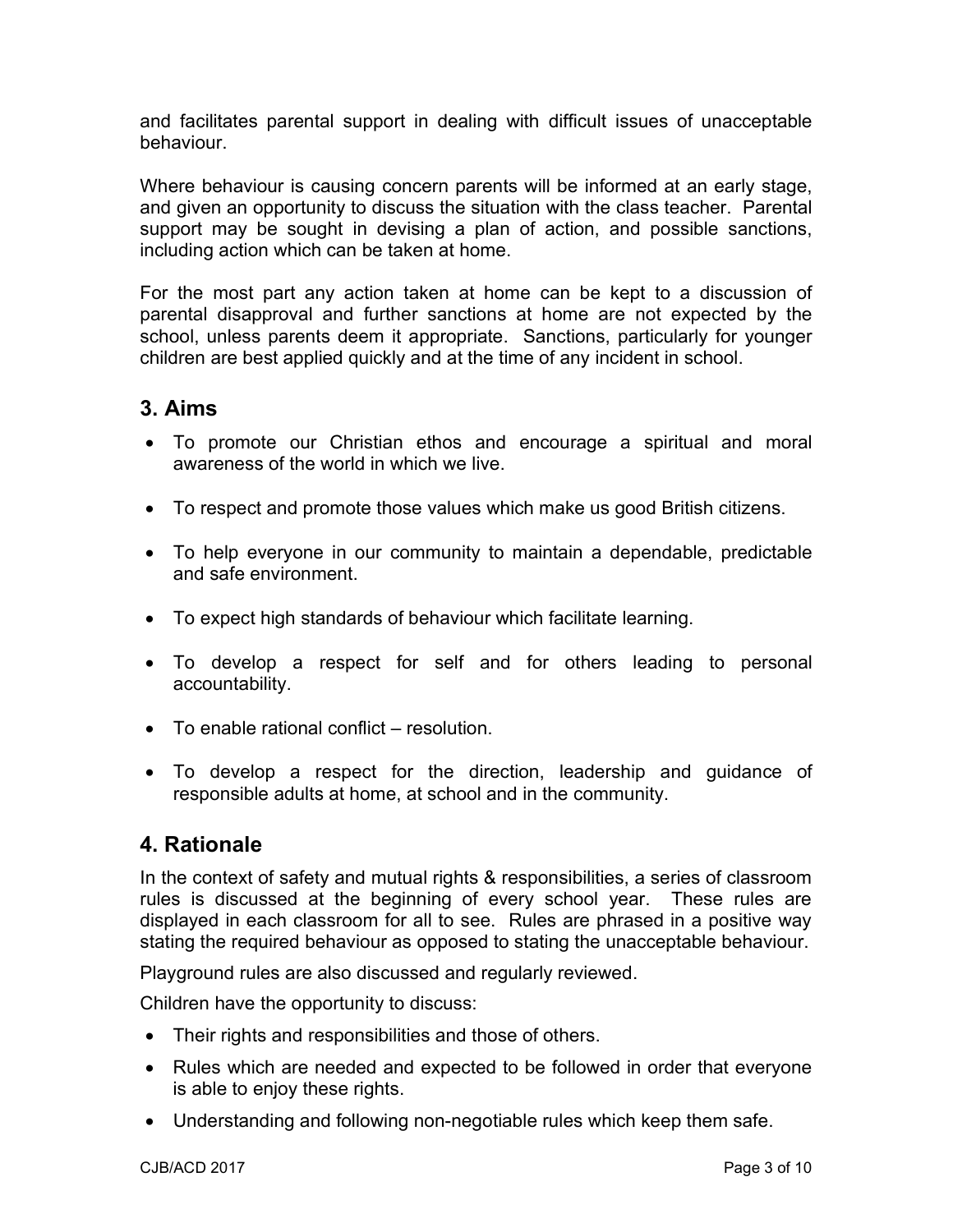Strategies for supporting pupil behaviour management include:

- House points
- Celebration Assembly
- Headteacher Awards
- 'Oscar'
- Golden time, and
- Other individual class rewards systems such as awards, stickers, star charts etc
- Tactical ignoring of low level attention seeking behaviour
- Simple directions which clearly, firmly and briefly state the behaviour expected, including rule reminders… "We have a rule for that. Use it…. Thank you"
- Positive reinforcement
- Checking a child's understanding
- Questioning "What are you doing?" Await response "What should you be doing?" Await response Each time the child is required to answer the question
- Defusing the situation using appropriate humour but not sarcasm
- Giving simple choices i.e. "If you choose to continue talking, then you choose to move."
- Diversion tactics e.g. "May I see your work?"
- Isolation from peers within the classroom, including working at a new or separate table
- Removal from class (exit strategy)
- Planned exclusion from the classroom (Headteacher in-school exclusion)
- Sanctions; the sanction is against the behaviour not the person.

Sanctions range from expressions of disapproval, through withdrawal of privileges, temporary exit from the classroom, referral to the Headteacher, including temporary classroom exclusion, notes to / meetings with parents to, ultimately and in the last resort, exclusion (following the LA guidelines). Most instances of poor behaviour are relatively minor and can be adequately dealt with through minor sanctions. It is important that the sanction is not out of proportion to the behaviour.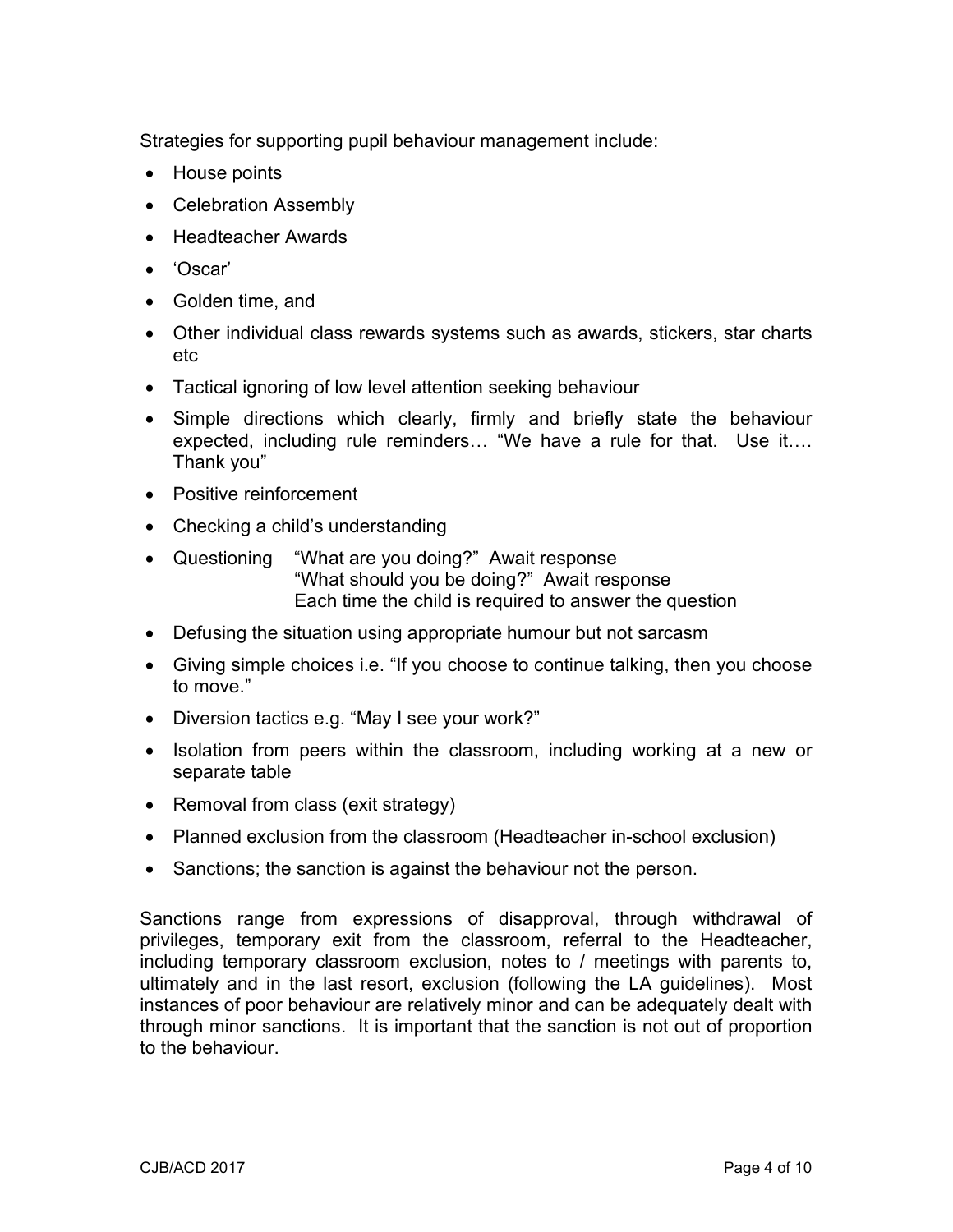#### Possible reasons for poor behaviour

- Learning task may not have been understood.
- Attention seeking behaviour. (The child needs to be shown that positive attention is given for completion of tasks and for desirable behaviour)
- $\bullet$  Low self-esteem.
- School expectations different which differ from home expectations including cultural factors.

#### The role of parents

The school collaborates actively with parents, so that children receive consistent messages about how to behave at home and at school.

The school expects parents to support our school rules and their child's learning and build a supportive dialogue between the home and the school; teachers inform parents immediately if they have concerns about their child's welfare or behaviour.

If the school has to use reasonable sanctions, parents are expected to support the actions of the school. If parents have any concerns about the way that their child has been treated, they should initially contact the class teacher. If the concern remains, they should contact the Headteacher. If these discussions cannot resolve the problem, the school governors should be contacted.

#### The role of governors

The governing body has the responsibility for approving this policy, and of reviewing its effectiveness. Governors also support the Headteacher's day-today authority to implement this school policy.

### 5. The Exit System

Our behaviour strategies are used at the teacher's discretion. Removal from the classroom is via the 'Exit system' which is a 'time out' strategy to another class for a period of no more than 15 minutes. It is not a time for a pupil to be **reprimanded by another teacher.** Temporary classroom exclusion for half or whole days is always discussed and agreed with the Headteacher.

Exit or class exclusion occurs when a pupil continually disrupts within the classroom. The pupil spends a short amount of time with another class teacher and this 'Time out' enables the teacher to resume their rights to teach and other pupils to resume their rights to learn, whilst providing the child with a 'cooling off period'. No work should be sent and the receiving class and teacher should not engage with the pupil in question. The child is escorted back to the class teacher who provides a quick recap to help the pupil re-engage with the task. There should be no anger or comment at this point.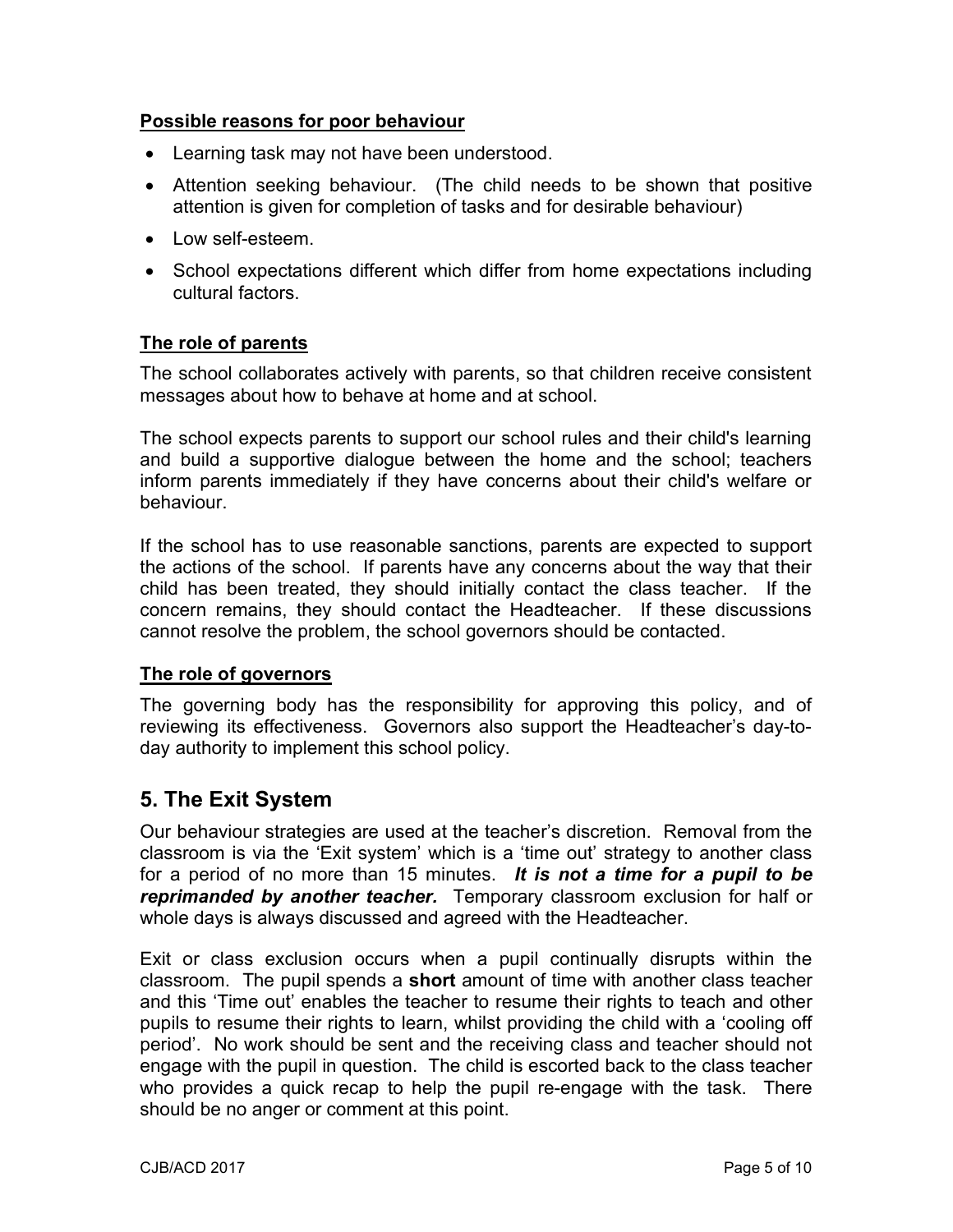After an exit at the next break, the teacher makes it quite clear that the behaviour is not acceptable and there may be a further sanction.

An Exit will be triggered by continual disruption: (3 Strikes and you're out)

1. Name on the board; 2. Tick name; 3. Exit

## 6. Exclusion

'Exclusion' will be considered only in the most extreme circumstances, where the learning and education of children is being denied and where the safety of children or staff is being jeopardised.

Full documentation of all incidents and any strategies used to support the child together with reviews showing how successful these have been, are kept by the **Headteacher** 

Exclusion can be from the classroom or from the school for a set period of time, where significant problems arise.

Before a child is permitted to return to the classroom or to school, a meeting should be held with the parents. At this meeting a contract is set in place, defining the roles of the parents, child and school in order to support the child in maintaining the desirable behaviour. A Multi-agency meeting may be held. A review date will be set to monitor progress and support.

Exclusion from school may be necessary, if all other avenues have been tried and evidenced.

When a fixed period exclusion becomes necessary, the school will endeavour, through liaison with external agencies, to set up a system of support for the child and parents.

In certain extreme cases it may be that mainstream education is not appropriate for a child. In this case the school would be seeking to give the child the kind of education most suitable to their needs.

The school follows the Local Authority formal exclusion procedure.

## 7. Managing the angry child

Anger is a reaction to something which can be either real or perceived. Staff work with children to help them to find ways of dealing with their feelings of anger.

When dealing with an angry child there are a range of strategies used in order to calm the situation:

• Tone of voice and pace of speech to calm the situation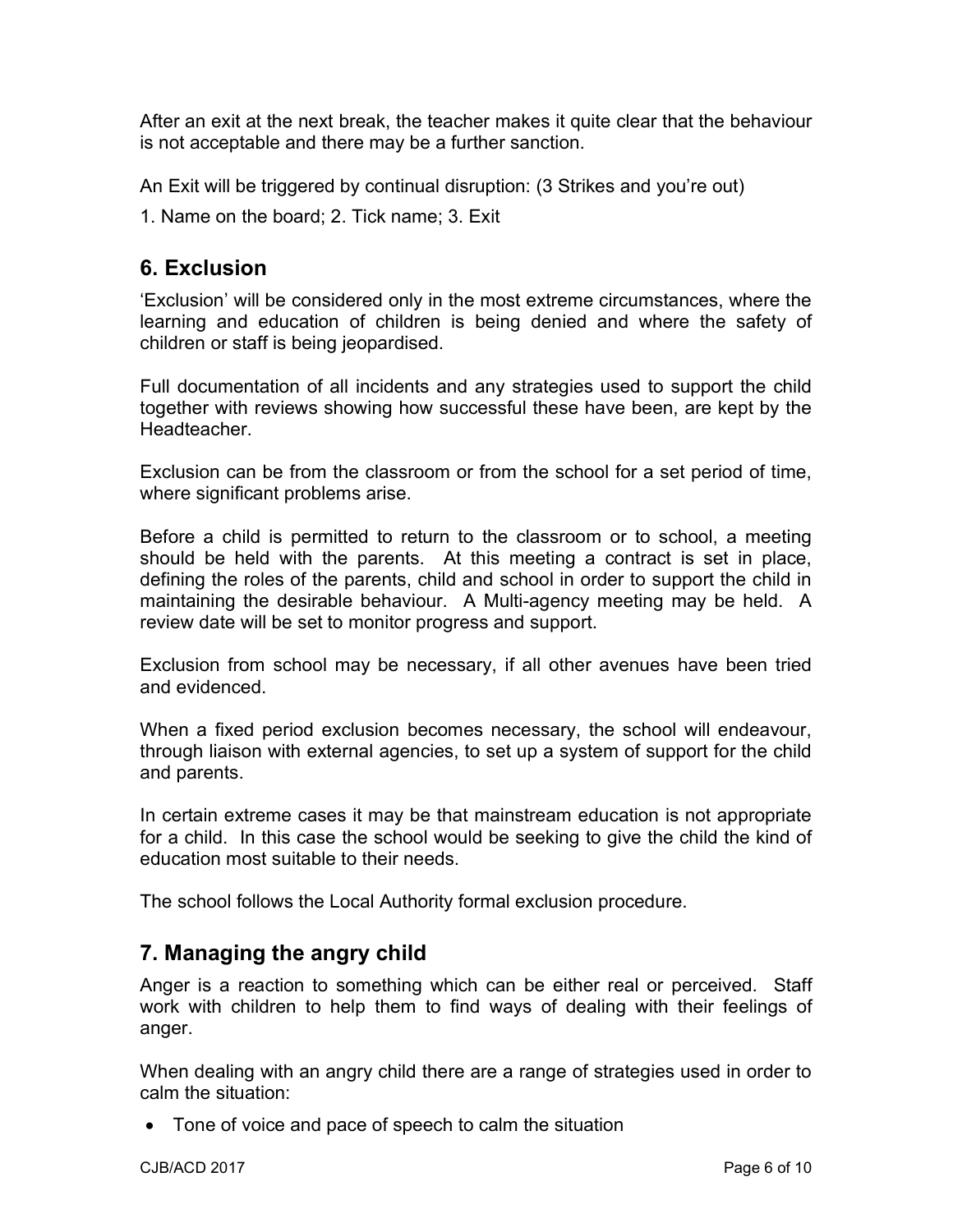- Physical space-ensure that the child is given enough space so as not to feel crowded
- Distraction to defuse the situation and work towards non aggressive solutions
- Slow breathing-encourage the child to breathe slowly
- Use of sense of humour-if the adult knows the child well
- Acknowledgment of the child's anger-use the emotion to explain how the other party feels
- Giving choices and seeking to maximise 'face-saving'
- Calling another adult for support

## 8. Restraint

The physical management of behaviour is seen as the last line of alternative strategies. It is a last resort measure, to be carried out in a planned and monitored context.

All teachers whilst working in school or during extra curricular activities are authorised to use reasonable force. This is permissible to prevent a child from doing or continuing to do the following:

- Committing a criminal offence
- Injuring themselves or others
- Causing serious damage to property

All physical contact will be rooted in the need to restore physical safety and carried out in an atmosphere of calm sensitivity and respect for the individual.

When physical intervention proves necessary, detailed contemporaneous written reports of incidents must be kept, which describe the events leading up to the physical intervention, the precise nature of the intervention, and the consequences. Parents are always informed.

## 9. Anti-bullying

In line with its vision the school is committed to providing a caring, friendly and safe environment for all members of our school community in maintaining a safe and secure atmosphere. Bullying of any kind, by adults or children, is unacceptable at our school. If bullying does occur, everybody should be able to tell someone and know that incidents will be dealt with promptly and effectively.

Lamberhurst St Mary's is a TELLING SCHOOL. This means that anyone who knows that unkind words or actions are happening is expected to say that they don't like it and tell someone who can help.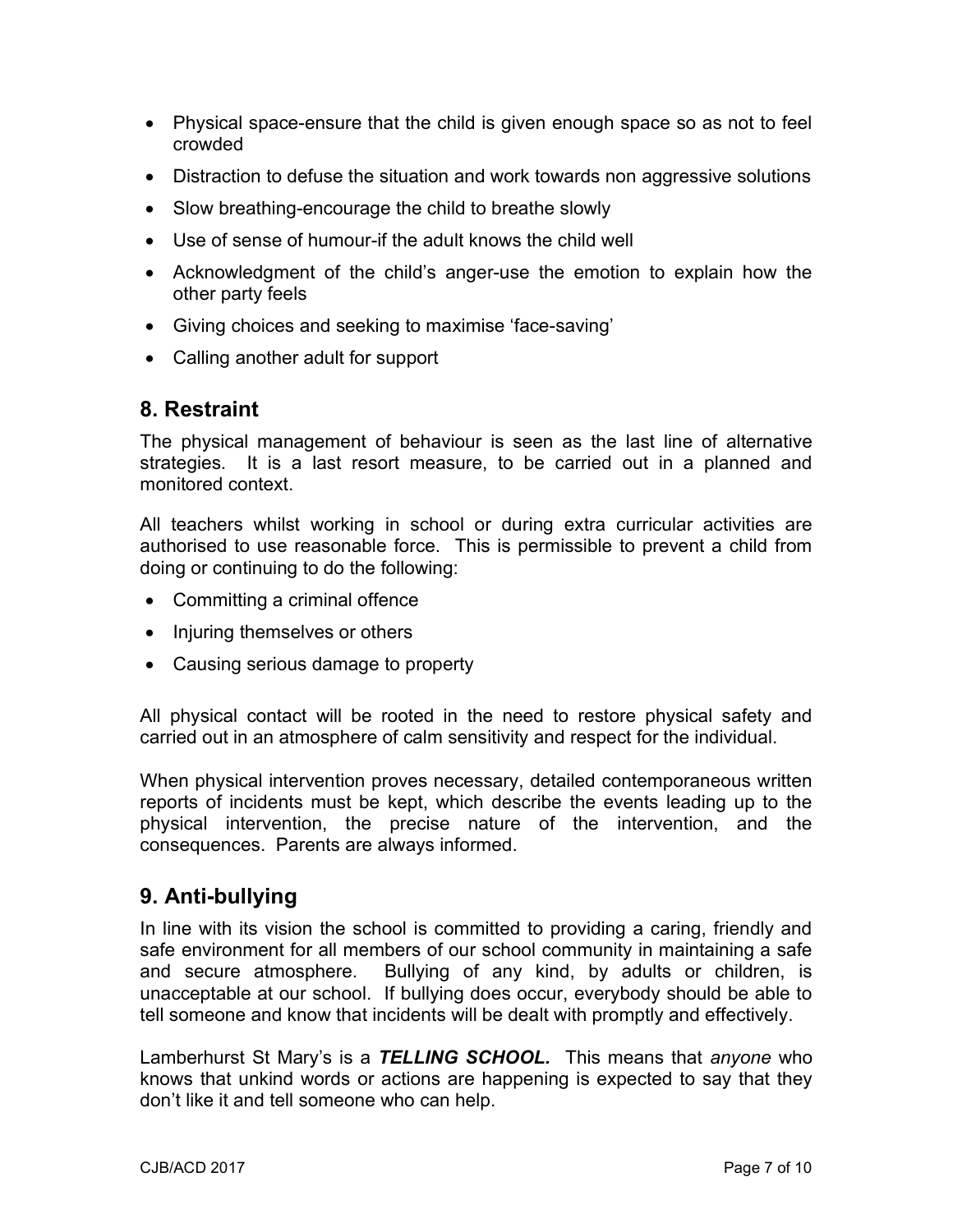The 'Three Tells' are:

- I don't like you saying /doing that.. please stop.... it hurts.... it is upsetting me
- I asked you not to do/say that-if you do it again, I will tell a grown up
- $\bullet$  It happens again........ tell a grown up

The school also has 'Pupil Mediators' who are trained to help deal with minor peer conflicts which although are part of school life are dealt with promptly and effectively.

Mutual respect and understanding means that no one deserves to be a victim of bullying. Everybody has the right to be treated with respect.

#### What Is Bullying?

Bullying is the continued use of aggression, or unkind words or actions, with the intention of hurting or upsetting another person or group. Bullying results in pain and distress to the victim. Lamberhurst St Mary's School treats all incidents seriously but tries to distinguish clearly between minor peer conflicts and incidences of bullying behaviour.

Bullying can be:

- Emotional being unfriendly, excluding, tormenting (e.g. hiding books, threatening gestures)
- Physical pushing, kicking, hitting, punching or any use of violence
- Racist racial taunts, graffiti, gestures
- Sexual unwanted physical contact or sexually abusive comments
- Homophobic because of, or focusing on the issue of sexuality
- Verbal name-calling, sarcasm, spreading rumours, teasing and mocking
- Cyberbullying via texting, messaging or on social networking sites

#### Signs and Symptoms

A child may indicate by signs or behaviour that he or she is being bullied. Adults should be aware of these possible signs and that they should investigate if a child:

- is frightened of walking to or from school
- changes their usual behaviour including eating
- is unwilling to go to school (school phobic)
- $\bullet$  regularly feels ill in the morning
- becomes withdrawn anxious, or lacking in confidence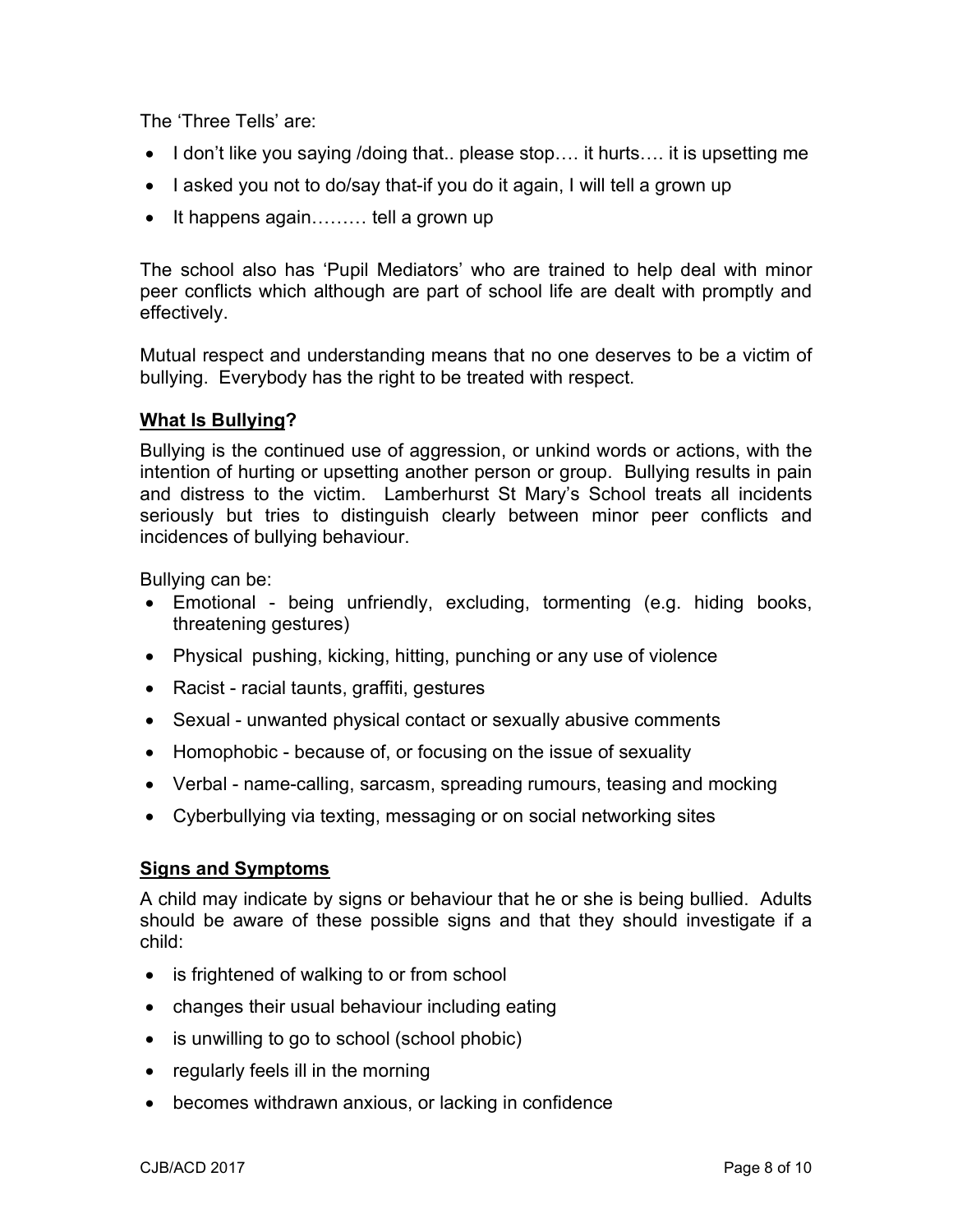- starts stammering
- has a desire to remain with adults
- attempts or threatens suicide or runs away
- cries themselves to sleep at night or has nightmares
- wets the bed
- begins to underperform in school work
- comes home with clothes torn or books damaged
- has possessions go missing
- asks for money or starts stealing money
- continually "loses" dinner or other monies
- has unexplained cuts or bruises
- becomes aggressive, disruptive or unreasonable
- is bullying other children or siblings
- is frightened or unable to say what's wrong
- gives improbable excuses for any of the above

These signs and behaviours could indicate other problems, but bullying should be considered a possibility and should be investigated

Onlookers who ignore or do not help to stop bullying are condoning this behaviour and becoming part of the cycle.

#### School Strategies

- The school uses the curriculum to increase everyone's awareness of peer conflict and bullying and to help them to develop strategies to combat it. This is presented through PSHE/Citizenship activities, role play, assemblies and Circle Time
- Teachers use discussion and role play to explore issues related to peer conflict and bullying and to give individuals confidence in dealing with such situations
- When dealing with children, adults remain neutral and deliberately avoid direct, closed questions which may be seen as accusatory or confrontational in style
- Every person has an opportunity to talk and teachers ensure discussions focus on finding a solution and stopping the conflict/bullying from occurring